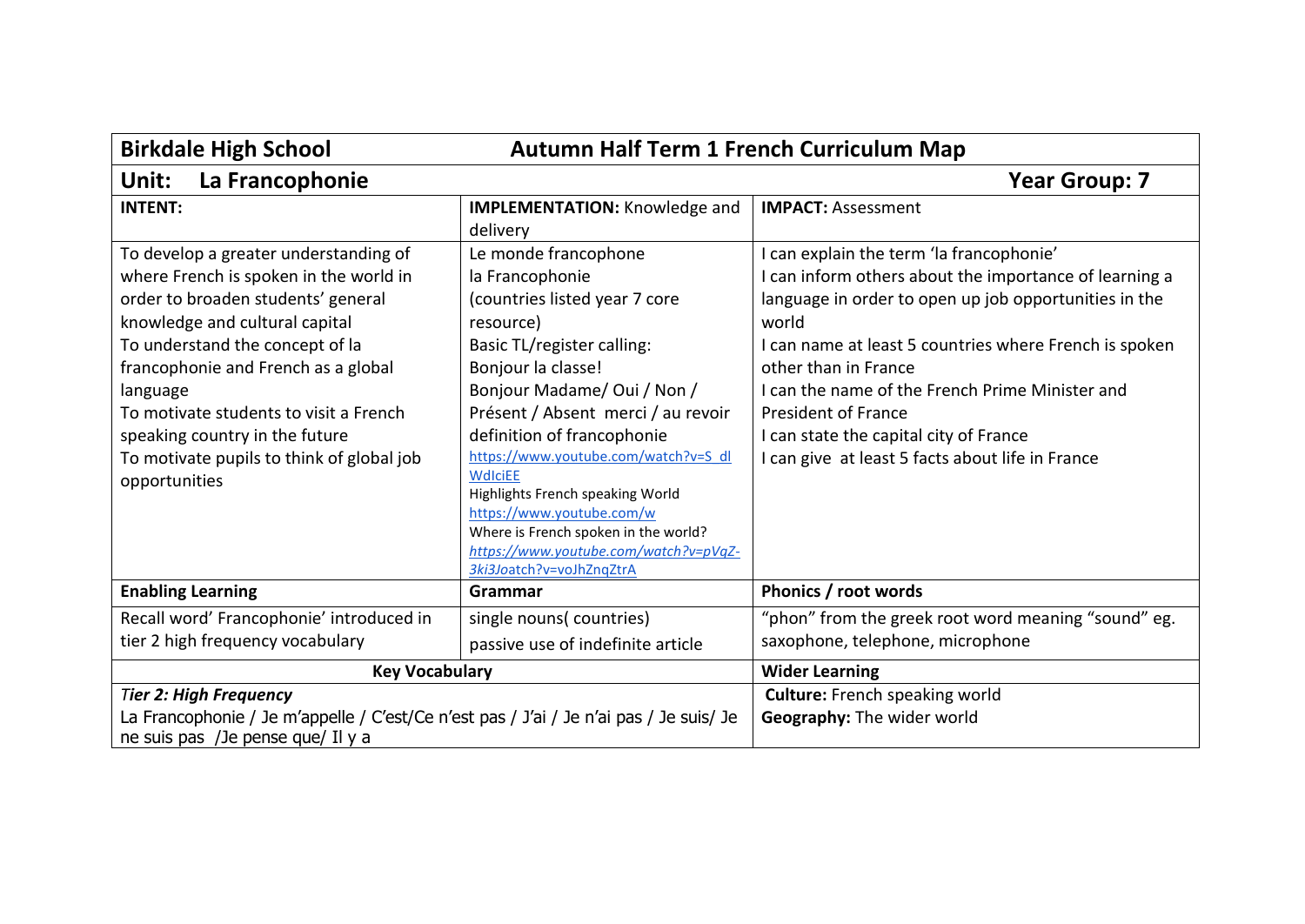| <b>Autumn Half Term 1 French Curriculum Map</b><br><b>Birkdale High School</b>                                                                              |                                                                                                                                                                                                                            |                                                                                                                                                                                                                     |
|-------------------------------------------------------------------------------------------------------------------------------------------------------------|----------------------------------------------------------------------------------------------------------------------------------------------------------------------------------------------------------------------------|---------------------------------------------------------------------------------------------------------------------------------------------------------------------------------------------------------------------|
| <b>Unit: Introduction to French Phonics</b>                                                                                                                 |                                                                                                                                                                                                                            | <b>Year Group: 7</b>                                                                                                                                                                                                |
| <b>INTENT: Aims of the Unit</b>                                                                                                                             | <b>IMPLEMENTATION:</b> Knowledge and<br>delivery                                                                                                                                                                           | <b>IMPACT: Assessment</b>                                                                                                                                                                                           |
| To understand how French phonology<br>works<br>To develop knowledge of the French<br>alphabet and vowels<br>To understand the role of The French<br>Academy | Introduction to the Phonics using the<br>audio phonic teaching resource                                                                                                                                                    | I can state how many letters are in the French alphabet<br>I can name the 7 yowels in French<br>I can explain what 'phonics' are<br>I can explain what the French Academy does                                      |
| <b>Enabling Learning</b>                                                                                                                                    | Grammar                                                                                                                                                                                                                    | Phonics / root words                                                                                                                                                                                                |
| Recall the meaning of 'phonics' from the<br>previous lesson.                                                                                                | What is phonics?<br>Acronyms used in phonics:<br>SFC - Silent final consonant<br>SSC - Symbol sound correspondences<br>SFE - Silent final 'E'<br>Introduction of source word and 5<br>cluster words for each phonic sound. | "phon" from the greek root word meaning "sound" eg.<br>saxophone, telephone, microphone                                                                                                                             |
| <b>Key Vocabulary</b>                                                                                                                                       |                                                                                                                                                                                                                            | <b>Wider Learning</b>                                                                                                                                                                                               |
| <b>Tier 2: High frequency</b><br>La Francophonie/ Je m'appelle/ C'est/ Ce n'est pas / J'ai / Je n'ai pas/ Je suis/ Je ne suis<br>pas / Je pense /Il y a     |                                                                                                                                                                                                                            | Cultural: Developing an awareness of 'L' Academie francaise'<br>France's most elite cultural organisation and of its mission to<br>promote the French language.<br>Literacy: practising the French alphabet/ vowels |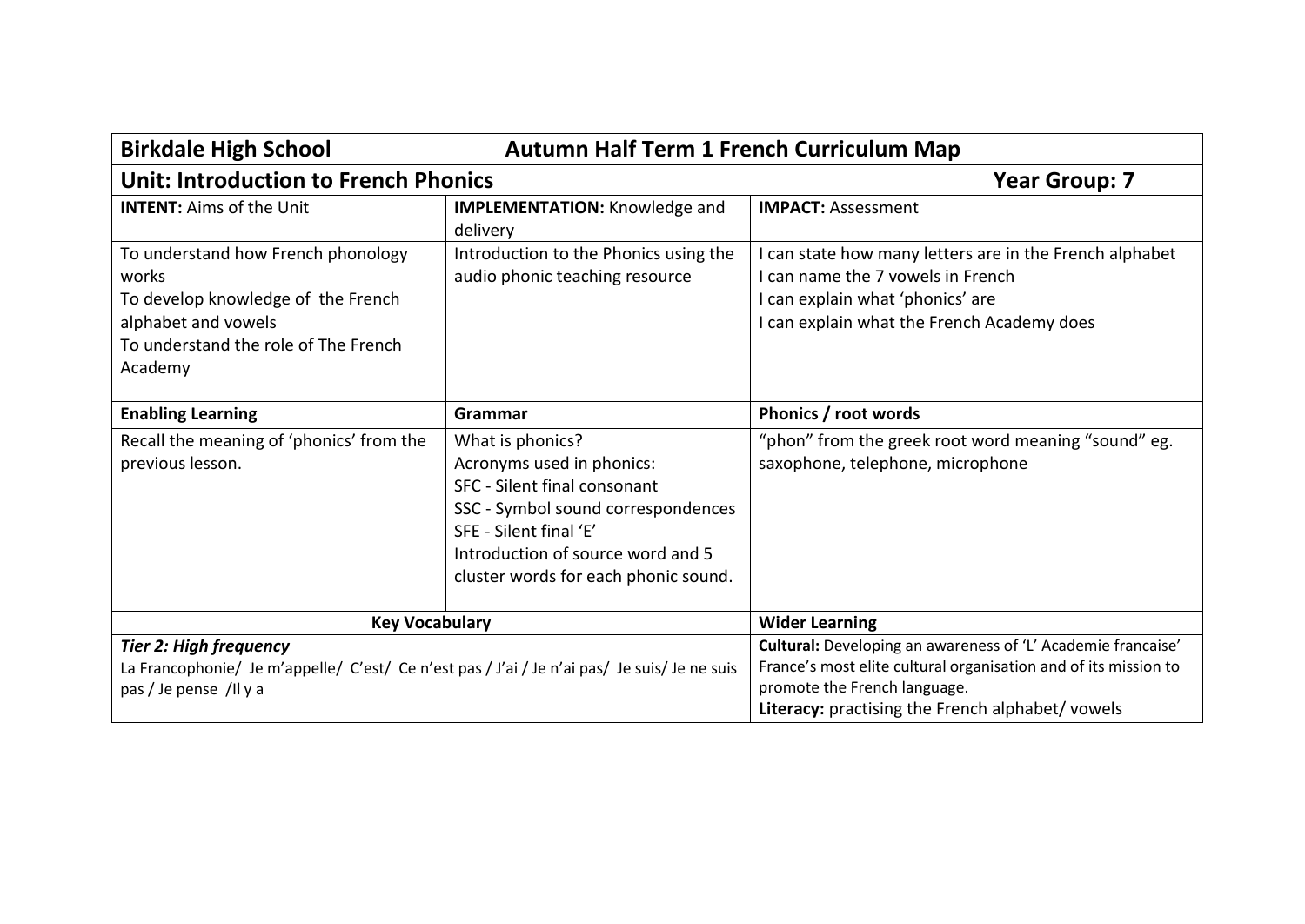| <b>Birkdale High School</b><br><b>Autumn Half Term 1 French Curriculum Map</b>                                                                                                                                                                                                                                                                                                                              |                                                                                                                                                                                                                                                                                                                                                    |                                                                                                                                                                                                                                                                                                                                                                                                                                                                                                                                                                |
|-------------------------------------------------------------------------------------------------------------------------------------------------------------------------------------------------------------------------------------------------------------------------------------------------------------------------------------------------------------------------------------------------------------|----------------------------------------------------------------------------------------------------------------------------------------------------------------------------------------------------------------------------------------------------------------------------------------------------------------------------------------------------|----------------------------------------------------------------------------------------------------------------------------------------------------------------------------------------------------------------------------------------------------------------------------------------------------------------------------------------------------------------------------------------------------------------------------------------------------------------------------------------------------------------------------------------------------------------|
| <b>Unit: Greetings</b>                                                                                                                                                                                                                                                                                                                                                                                      |                                                                                                                                                                                                                                                                                                                                                    | <b>Year Group: 7</b>                                                                                                                                                                                                                                                                                                                                                                                                                                                                                                                                           |
| <b>INTENT: Aims of the Unit</b>                                                                                                                                                                                                                                                                                                                                                                             | <b>IMPLEMENTATION:</b> Knowledge and delivery                                                                                                                                                                                                                                                                                                      | <b>IMPACT: Assessment</b>                                                                                                                                                                                                                                                                                                                                                                                                                                                                                                                                      |
| To initiate a basic conversation with a<br>French speaker in order to broaden<br>students' general knowledge of social<br>norms/etiquette<br>To ask key questions when initiating a<br>conversation for the first time during a<br>visit to a French speaking country<br>To answer key questions as part of an<br>initial conversation for the first time<br>during a visit to a french speaking<br>country | Salutations: Bonjour/Bonsoir/Salut/Au revoir<br>Ca va?<br>Comment tu t'appelles?<br>et toi? et vous?<br>Comment vous appelez-vous?<br>Ca va bien/mal/super/merci/Je m'appelle<br>Je m'appelle<br>Faire la bise<br>NB: listening resource (intonation) requires them to<br>listen for voice pitch only. Unfamiliar vocabulary<br>deliberately used. | I can explain the term 'faire la bise'<br>I can open a conversation with bonjour/salut and I<br>can end a conversation with au revoir<br>I can ask how somebody how they are and I can say<br>how I am<br>I can ask somebody their name and give my name<br>I can explain the term 'intonation' and I can ask<br>simple questions using intonation and 'et toi'? 'et<br>yous?' I can use the yous form of a verb when<br>addressing more than one person and the tu form<br>of a verb when talking to one person<br>I can explain the role of a written accent |
| <b>Enabling Learning</b>                                                                                                                                                                                                                                                                                                                                                                                    | Grammar                                                                                                                                                                                                                                                                                                                                            | Phonics / root words                                                                                                                                                                                                                                                                                                                                                                                                                                                                                                                                           |
| Recall 'Je m'appelle' introduced in Tier<br>2 high frequency vocabulary.<br>Awareness of phonic sounds to enable<br>accurate pronunciation.                                                                                                                                                                                                                                                                 | Formal and informal register - et toi? et vous?<br>Comment t'appelles-tu?/ Comment vous appelez-<br>vous?<br>Questions and voice intonation -Ca va?/et toi? et<br>vous?<br>Written accents - (see core resources) pupils are<br>seeing the written word for the first time possibly<br>Asking questions using intonation                           | Phonic sound 'OU'<br>(Bonjour/douze/nous/toujours/trouver/jouer)<br>Phonic sound 'OI'<br>(au revoir/ trois/ droite/ avoir/ voir/ pourquoi)<br><b>Root words:</b><br>Bon-good Jour-day<br>Bon - good Soir - evening<br>Je m'appelle - s'appeler/<br>Au revoir - voir/revoir<br>appellation                                                                                                                                                                                                                                                                      |
|                                                                                                                                                                                                                                                                                                                                                                                                             | <b>Key Vocabulary</b>                                                                                                                                                                                                                                                                                                                              | <b>Wider Learning</b>                                                                                                                                                                                                                                                                                                                                                                                                                                                                                                                                          |
| <b>Tier 2: High frequency</b><br>Je pense que/ Il y a                                                                                                                                                                                                                                                                                                                                                       | La Francophonie / Je m'appelle/ C'est / Ce n'est pas/ J'ai /Je n'ai pas / Je suis /Je ne suis pas /                                                                                                                                                                                                                                                | Culture: "la bise"<br>https://www.youtube.com/watch?v=qm1SfpsItwQ<br>Culture/Literacy: Understanding formal and<br>informal register. Et toi? Et vous?                                                                                                                                                                                                                                                                                                                                                                                                         |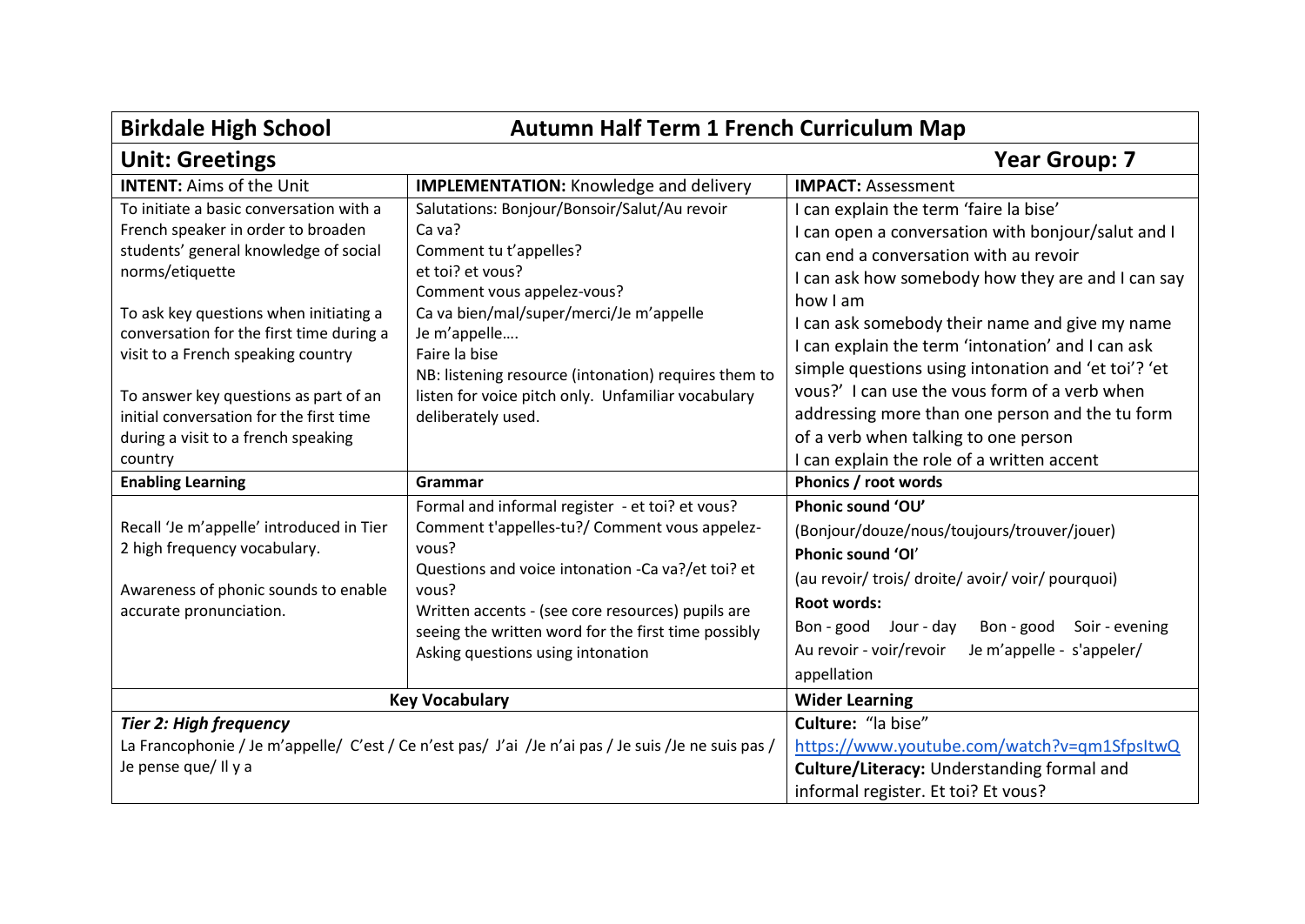| <b>Birkdale High School</b><br><b>Autumn Half Term 1 French Curriculum Map</b>           |                                               |                                                                                                                                                                                                                                                                         |
|------------------------------------------------------------------------------------------|-----------------------------------------------|-------------------------------------------------------------------------------------------------------------------------------------------------------------------------------------------------------------------------------------------------------------------------|
| <b>Unit: Homework - Spelling Programme</b>                                               |                                               | <b>Year Group: 7</b>                                                                                                                                                                                                                                                    |
| <b>INTENT: Aims of the Unit</b>                                                          | <b>IMPLEMENTATION:</b> Knowledge and delivery | <b>IMPACT: Assessment</b>                                                                                                                                                                                                                                               |
| To develop strategies to improve memory<br>To develop strategies to learn new vocabulary | Definition of the term vocabulary             | I can explain the meaning of the term<br>'vocabulary'<br>I can discuss several strategies to help<br>improve my memory<br>I can name several strategies to help when<br>learning weekly spellings<br>I can use Quizlet to learn new vocabulary<br>and weekly spellings. |
| <b>Enabling Learning</b>                                                                 | Grammar                                       | Phonics / root words                                                                                                                                                                                                                                                    |
|                                                                                          |                                               |                                                                                                                                                                                                                                                                         |
| <b>Key Vocabulary</b>                                                                    |                                               | <b>Wider Learning</b>                                                                                                                                                                                                                                                   |
| <b>Tier 2: High frequency</b>                                                            |                                               | Literacy: developing memory skills and<br>learning spellings                                                                                                                                                                                                            |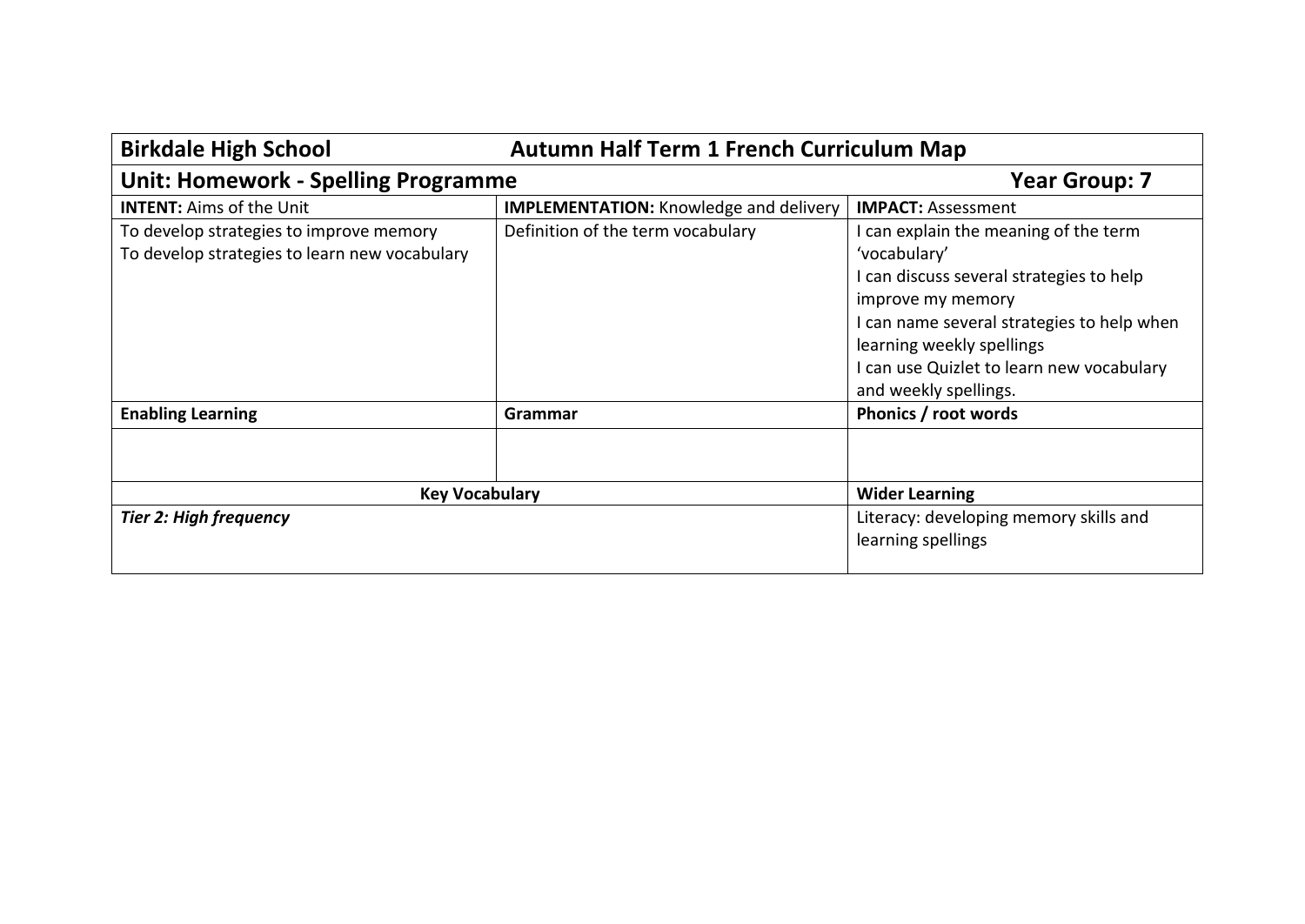| <b>Autumn Half Term 1 French Curriculum Map</b><br><b>Birkdale High School</b>                                                                                                                                                                                                                                                                                                                                                                           |                                                                                                                                                                                                                                                                               |                                                                                                                                                                                                                                                                                                                                                                                                                                                                  |
|----------------------------------------------------------------------------------------------------------------------------------------------------------------------------------------------------------------------------------------------------------------------------------------------------------------------------------------------------------------------------------------------------------------------------------------------------------|-------------------------------------------------------------------------------------------------------------------------------------------------------------------------------------------------------------------------------------------------------------------------------|------------------------------------------------------------------------------------------------------------------------------------------------------------------------------------------------------------------------------------------------------------------------------------------------------------------------------------------------------------------------------------------------------------------------------------------------------------------|
| Dans ma classe il y a<br>Unit:                                                                                                                                                                                                                                                                                                                                                                                                                           |                                                                                                                                                                                                                                                                               | <b>Year Group: 7</b>                                                                                                                                                                                                                                                                                                                                                                                                                                             |
| <b>INTENT: Aims of the Unit</b>                                                                                                                                                                                                                                                                                                                                                                                                                          | <b>IMPLEMENTATION: Knowledge and</b><br>delivery                                                                                                                                                                                                                              | <b>IMPACT: Assessment</b>                                                                                                                                                                                                                                                                                                                                                                                                                                        |
| To understand how gender works and apply the<br>rules of indefinite articles to nouns<br>To describe a classroom environment using II y a<br>+ indefinite article + noun<br>To start to develop knowledge of the question<br>'qu'est-ce que?'<br>To understand how simple sentence structure<br>works, which includes a pronoun, verb, article<br>and noun in order to communicate effectively in<br>everyday situations in a French speaking<br>context | Qu'est-ce qu'il y a (dans ta classe)?<br>Dans ma classe il y a un/une<br>un tableau blanc/un poster/un<br>professeur/une professeur/un<br>écran/un ordinateur/une porte/une<br>fenêtre/une tablette/une table/ des<br>tables/une chaise/ des chaises/un<br>élève / des élèves | I can explain what 'gender of nouns' is<br>I can use un and une accurately before a noun<br>I can use plural indefinite article 'des'<br>I can name at least 5 classroom objects with the<br>correct indefinite article<br>I can use il y a in a sentence to describe what is<br>around you<br>I can ask what is in a classroom using 'Qu'est-ce<br>que?'<br>I can explain what 'intonation' means<br>I can explain how a question is formed using<br>intonation |
| <b>Enabling Learning</b>                                                                                                                                                                                                                                                                                                                                                                                                                                 | Grammar                                                                                                                                                                                                                                                                       | Phonics / root words                                                                                                                                                                                                                                                                                                                                                                                                                                             |
| Recall 'il y a' introduced in Tier 2 High frequency<br>vocabulary at the start of the unit of work.                                                                                                                                                                                                                                                                                                                                                      | Il y a<br>indefinite articles : un/une/des<br>ma/ta - possessive adjective passive<br>Question: qu'est-ce que?                                                                                                                                                                | Phonic sound: 'É' (élèves/écran)<br>Phonic Sound: 'EU' (jeudi/professeur/<br>ordinateur/deux)                                                                                                                                                                                                                                                                                                                                                                    |
| <b>Key Vocabulary</b>                                                                                                                                                                                                                                                                                                                                                                                                                                    |                                                                                                                                                                                                                                                                               | <b>Wider Learning</b>                                                                                                                                                                                                                                                                                                                                                                                                                                            |
| <b>Tier 2: High frequency</b><br>La Francophonie/ Je m'appelle /C'est / Ce n'est pas/ J'ai/ Je n'ai pas /Je suis /Je ne suis pas /Je<br>pense que/ Il y a                                                                                                                                                                                                                                                                                                |                                                                                                                                                                                                                                                                               | <b>Literacy:</b> recognising patterns / general rules on<br>gender of nouns                                                                                                                                                                                                                                                                                                                                                                                      |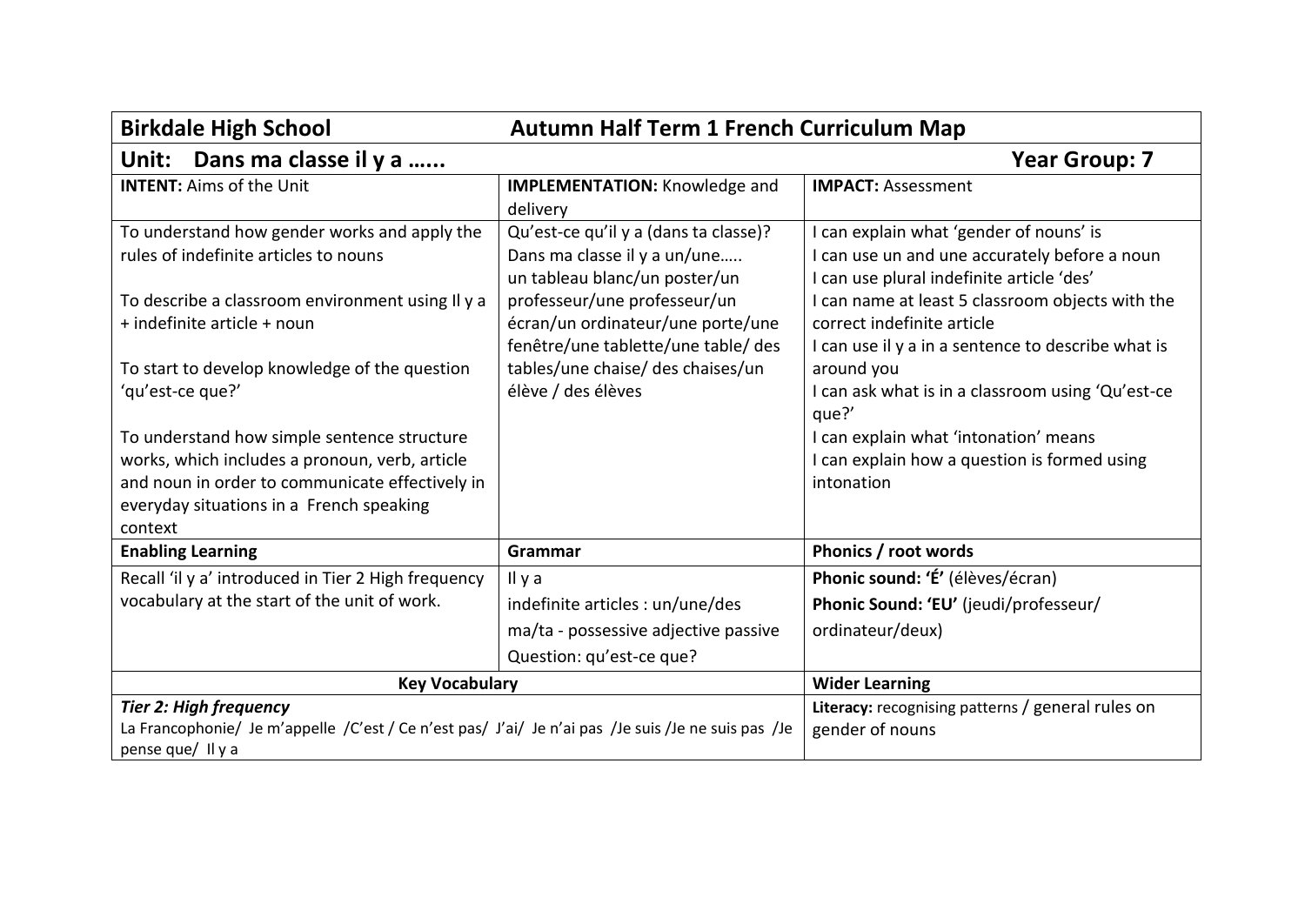| <b>Birkdale High School</b><br><b>Autumn Half Term 1 French Curriculum Map</b>                            |                                                |                                                          |
|-----------------------------------------------------------------------------------------------------------|------------------------------------------------|----------------------------------------------------------|
| <b>Unit: Indefinite articles</b>                                                                          |                                                | <b>Year Group: 7</b>                                     |
| <b>INTENT: Aims of the Unit</b>                                                                           | <b>IMPLEMENTATION:</b> Knowledge and delivery  | <b>IMPACT: Assessment</b>                                |
| To understand how indefinite articles work to                                                             | un/une/des + classroom objects (previous       | I can explain the rules of indefinite articles           |
| allow pupils to build sentences when talking to a                                                         | unit)                                          | I can explain the concept of gender of                   |
| french speaker                                                                                            | un tableau blanc/un poster/un                  | nouns                                                    |
| To understand how to recognise nouns in a                                                                 | professeur/une professeur/un écran/un          | I can write a list of masculine, feminine and            |
| sentence in French (by searching for the                                                                  | ordinateur/une porte/une fenêtre/une           | plural nouns with the correct indefinite                 |
| article/determiner)                                                                                       | tablette/une table/ des tables/une chaise/     | articles                                                 |
| To understand the concept of gender and apply                                                             | des chaises/un élève / des élèves              |                                                          |
| the rules to all nouns in French                                                                          |                                                |                                                          |
| <b>Enabling Learning</b>                                                                                  | Grammar                                        | Phonics / root words                                     |
|                                                                                                           | un/une/des - indefinite articles               | Root words: élève - élever/ élévation/                   |
| Using a bilingual dictionary to find the gender                                                           | single nouns (see core resources for full list | Tableau - table/<br>élevage                              |
| and meaning of nouns in French                                                                            | of classroom items)                            | tablette/tableur                                         |
|                                                                                                           |                                                | Porte - porter/apporter/rapporter                        |
| <b>Key Vocabulary</b>                                                                                     |                                                | <b>Wider Learning</b>                                    |
| <b>Tier 2: High frequency</b>                                                                             |                                                | <b>Literacy:</b> recognising patterns / general rules on |
| La Francophonie/ Je m'appelle /C'est / Ce n'est pas/ J'ai/ Je n'ai pas/ Je suis /Je ne suis pas/ Je pense |                                                | gender of nouns                                          |
| que/ $\parallel$ y a                                                                                      |                                                |                                                          |
|                                                                                                           |                                                |                                                          |